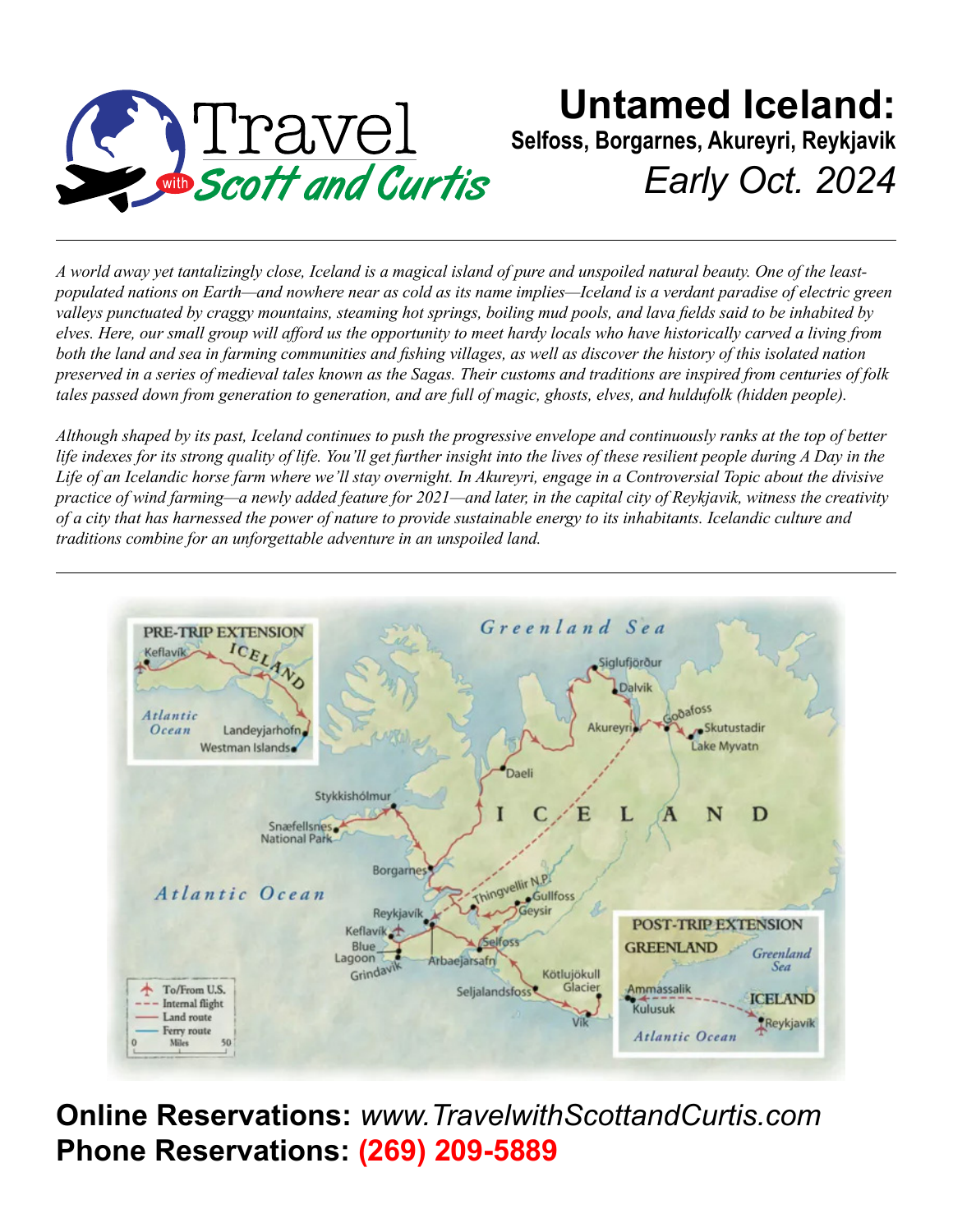#### **Snapshot Itinerary: Untamed Iceland**

**Travel Dates:** *Early October 2024*

**Day 1 – Depart U.S.**

**Day 2 – Arrive Reykjavik, Iceland • Overland to Selfoss**

**Day 3 – Seljalandsfoss Waterfall • Controversial Topic: Iceland's disappearing glaciers and the effects of climate change with guide Ingo • Super Truck tour**

**Day 4 – Explore the Golden Circle**

**Day 5 – Visit wool studio • Lunch at settlement center in Borgarnes • Overland to Stykkisholmur**

**Day 6 – Discover Snaefellsnes Peninsula**

**Day 7 – A Day in the Life of an Icelandic horse farm**



**Day 8 – Overland to Akureyri • Burial Rites Monument • Herring Era Museum & Folksong Museum**

**Day 9 – Visit Hverabraud & Namafjall • Walking tour of Dimmuborgir • Godafoss Waterfall • Home-Hosted Dinner**

**Day 10 – Explore Dalvik • Whale-watching excursion**

**Day 11 – Fly to Reykjavik • Visit Ocean Cluster House**

**Day 12 – Explore Reykjavik • Geothermal power plant visit • Greenhouse visit • Árbæjarsafn open-air museum**

**Day 13 – Visit Blue Lagoon • Grand Circle Foundation visit: Search & Rescue Center**

**Day 14 – Return to U.S.**

**COVID-19 UPDATE:** Your health and safety is our #1 priority. In partnership with our travel providers Great Circle Travel and OAT, we are monitoring the COVID-19 situation daily, including how it may impact future travel plans. If any changes are made, we will do our best to alert you as soon as possible. If you have questions in the meantime, please call Curtis Whitaker during regular business hours at **(269) 209-5889**. Thank you!

**REMINDER:** *Space for this special journey is available on a first-come, first-serve basis and is truly limited. To reserve your place today, please*